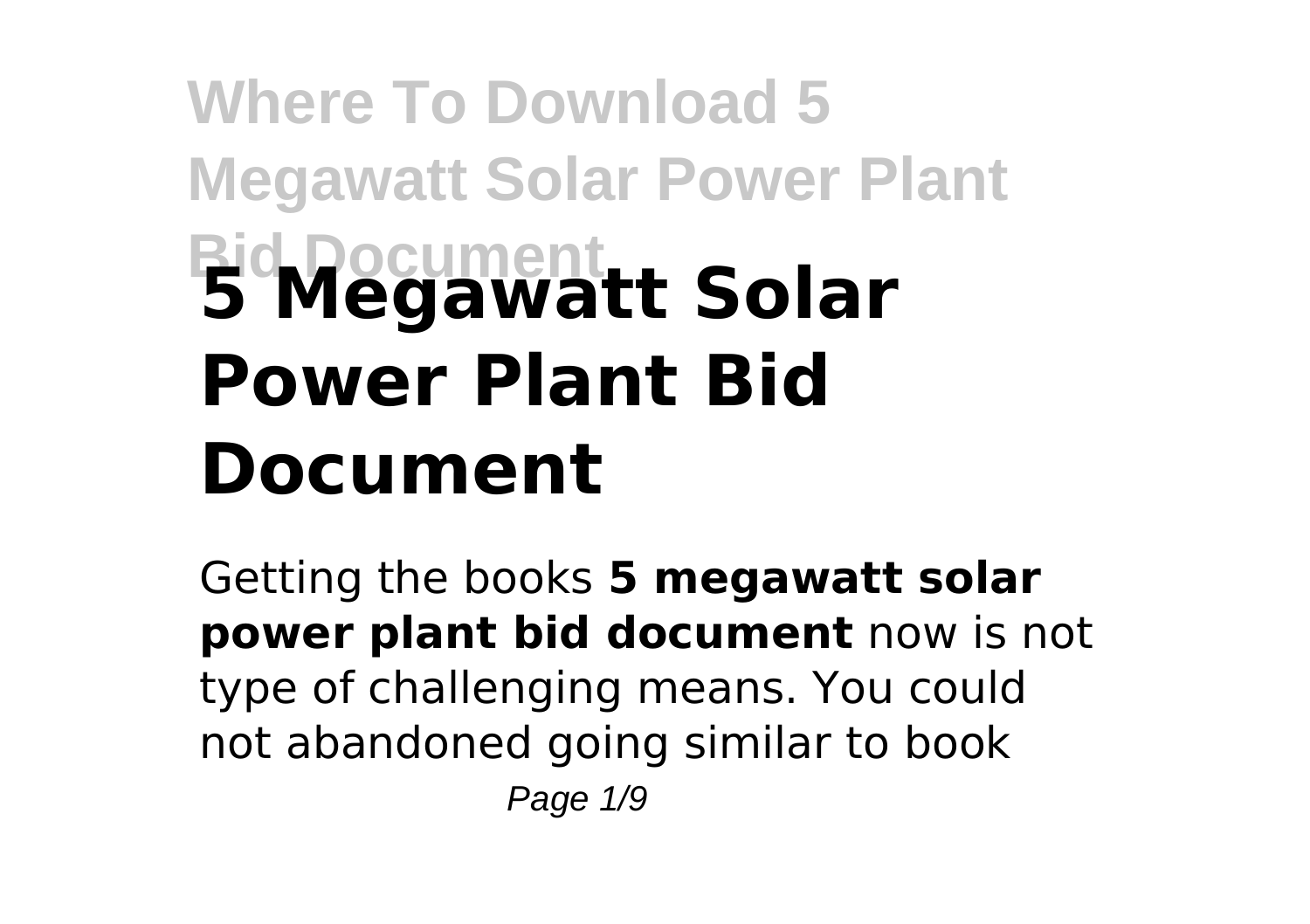**Where To Download 5 Megawatt Solar Power Plant Bidder** accretion or library or borrowing from your friends to approach them. This is an entirely simple means to specifically get guide by on-line. This online publication 5 megawatt solar power plant bid document can be one of the options to accompany you taking into consideration having additional time.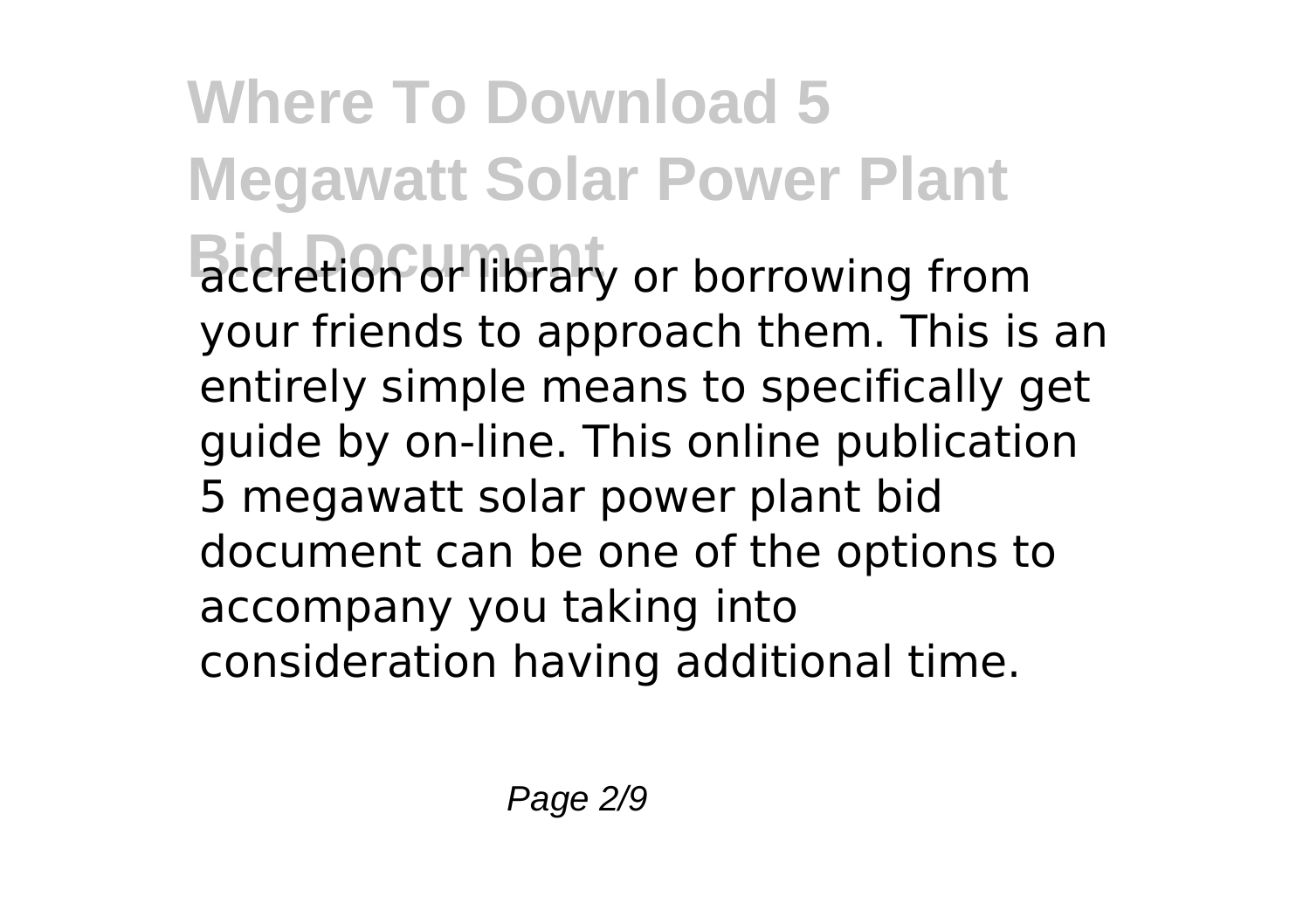**Where To Download 5 Megawatt Solar Power Plant Bid Document** It will not waste your time. admit me, the e-book will entirely impression you new business to read. Just invest little grow old to gain access to this on-line notice **5 megawatt solar power plant bid document** as skillfully as evaluation them wherever you are now.

eReaderIQ may look like your typical

Page 3/9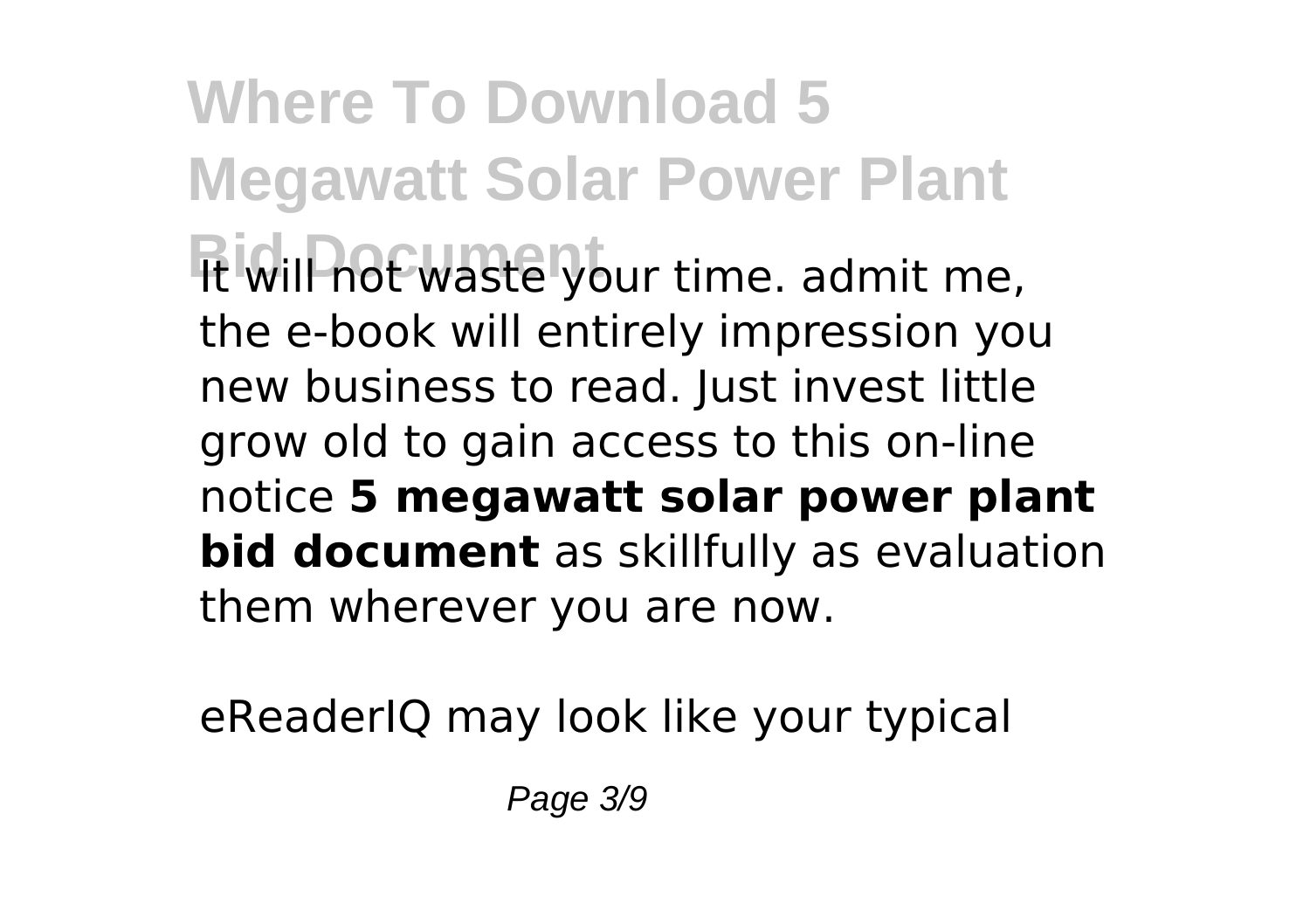**Where To Download 5 Megawatt Solar Power Plant** free eBook site but they actually have a lot of extra features that make it a go-to place when you're looking for free Kindle books.

## **5 Megawatt Solar Power Plant**

The income from a solar power plant depends on several factors like daily electricity production, your own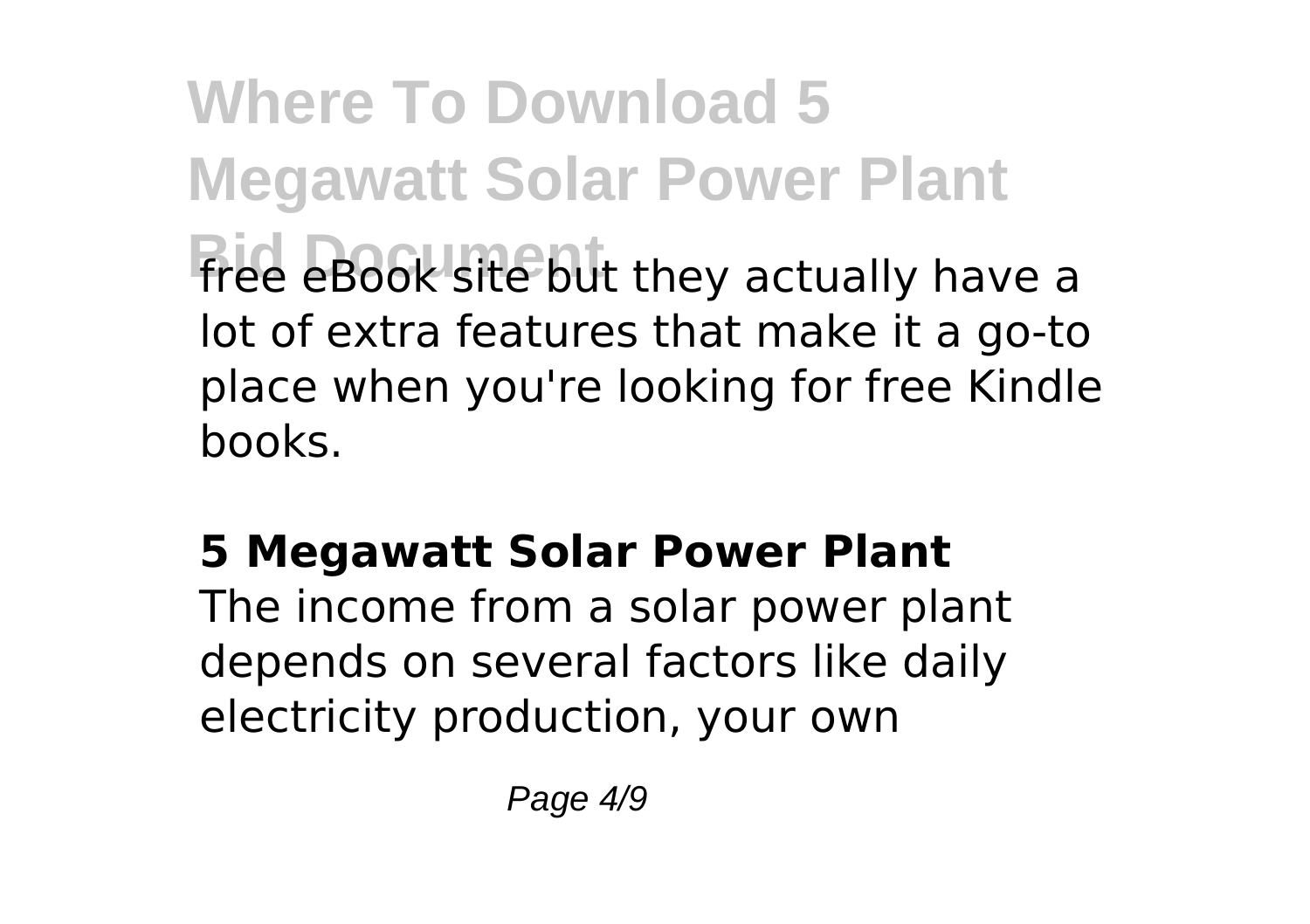**Where To Download 5 Megawatt Solar Power Plant Bid Document** electricity consumption, government purchase policy & prices, etc. In addition, a 1 megawatt solar power plant can recover its cost within 5 to 7 years (on average).

#### **1 MW Solar Power Plant Cost With Complete Detail 2022 ...**

How much area is indeed required for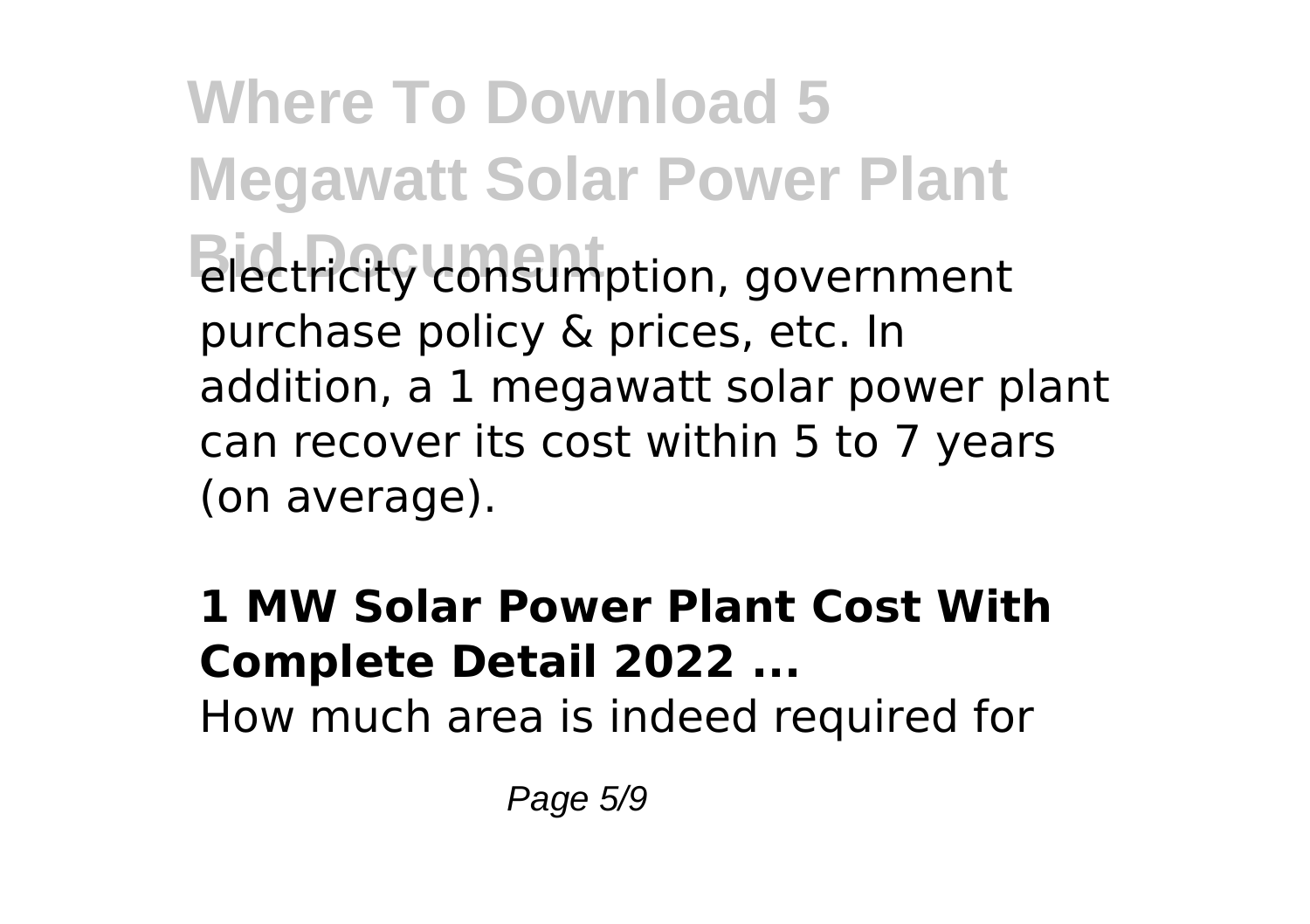**Where To Download 5 Megawatt Solar Power Plant** solar power plants? That depends on the amount of kW of MW you would like to accommodate. A simple rule of thumb is to take 100 sqft for every 1kW of solar panels.. Extrapolating this, a 1 MW solar PV power plant should require about 100000 sqft (about 2.5 acres, or 1 hectare).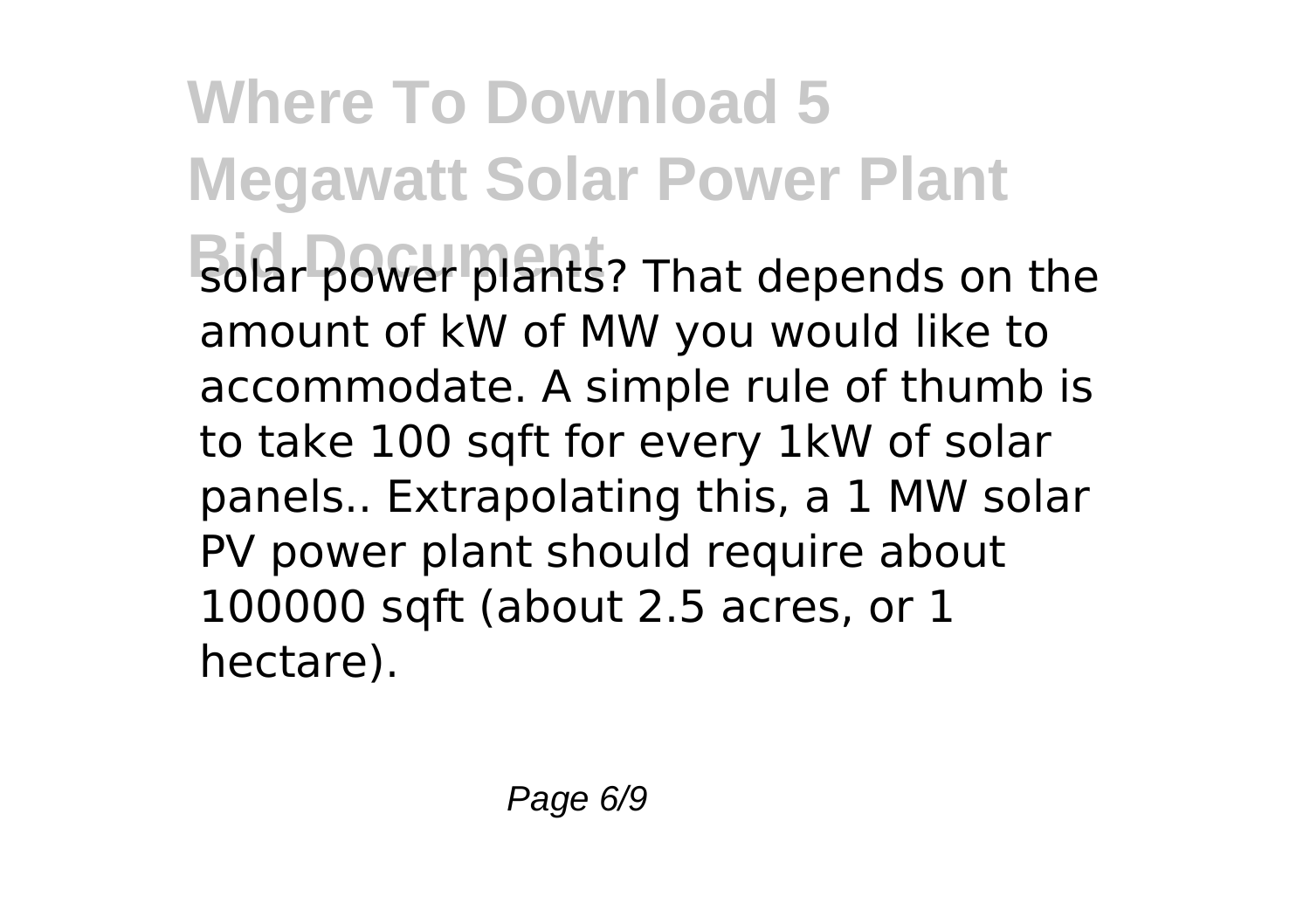## **Where To Download 5 Megawatt Solar Power Plant Bid Document Area Required for Solar PV Power Plants - Suncyclopedia** Depending on the specific technology, a

utility-scale solar power plant may require between 5 and 10 acres per megawatt (MW) of generating capacity. Like fossil fuel power plants, solar plant development requires some grading of land and clearing of vegetation.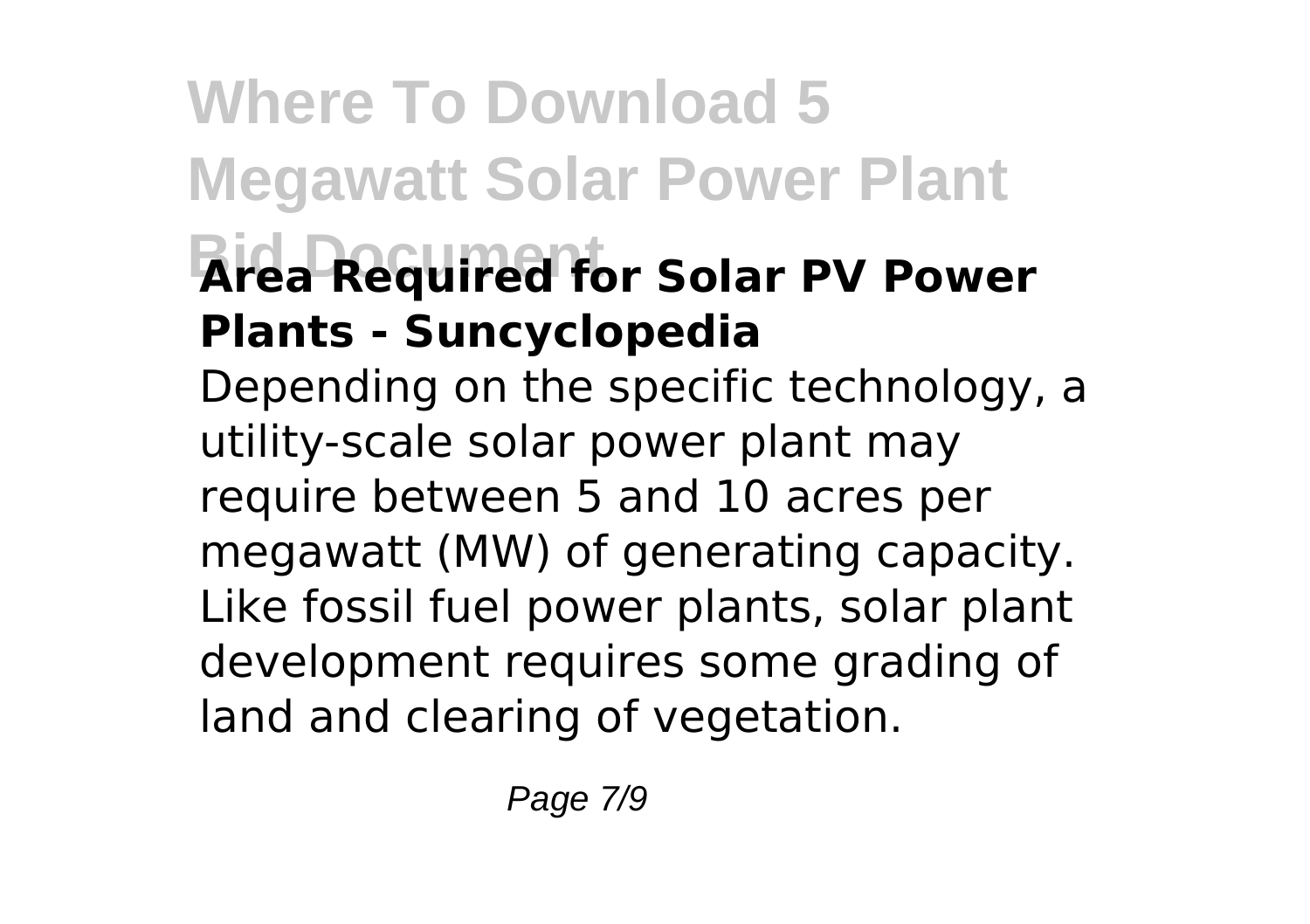# **Where To Download 5 Megawatt Solar Power Plant Bid Document**

## **Siting, Permitting & Land Use for Utility-Scale Solar | SEIA**

India and Sri Lanka have signed an agreement for developing a 100 megawatt solar power plant in the island nation's eastern port district of Trincomalee, as part of the efforts to strengthen ...